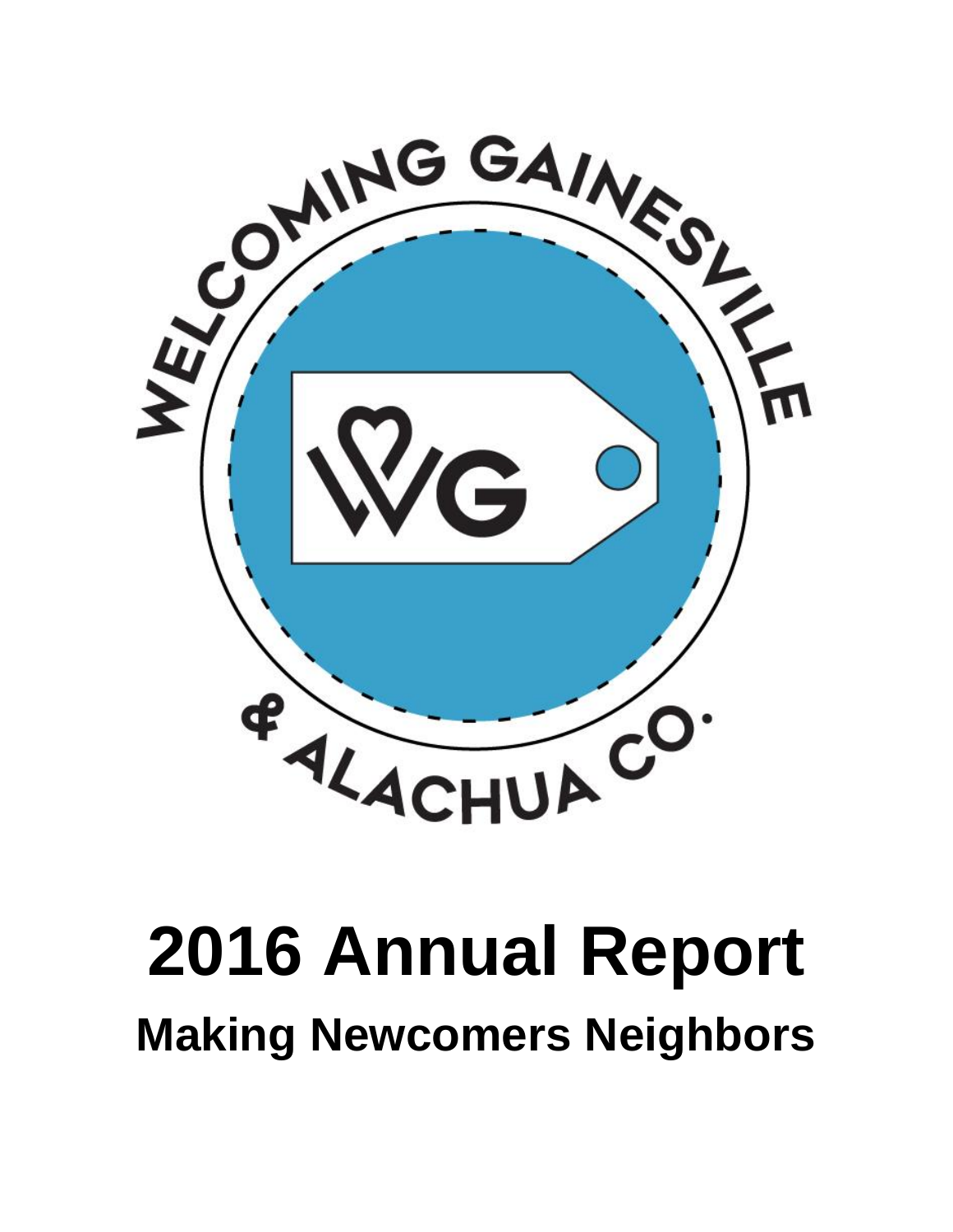# **Table of Contents**

#### **Section Page Number**

| <b>Mission</b>                           | 3         |
|------------------------------------------|-----------|
| Vision                                   | 3         |
| History                                  | 4         |
| <b>Programs &amp; Activities</b>         | $4 - 6$   |
| 2016 Achievements                        | $6 - 8$   |
| Internships                              | 8         |
| <b>Community Partnerships</b>            | 9         |
| Paula Roetscher: A Note of Appreciation  | $9 - 10$  |
| Welcoming Week: Sept. 16-25, 2016        | $11 - 12$ |
| <b>Financial Report</b>                  | 12        |
| <b>Major Supporters</b>                  | 13        |
| In the News                              | $13 - 14$ |
| Looking to the Future: Plans for 2017    | 15        |
| <b>Report Authors &amp; Contributors</b> | 15        |
| Board of Directors & Staff               | $15 - 16$ |
| <b>Thank You</b>                         | 16        |
| <b>Required Declaration</b>              | 16        |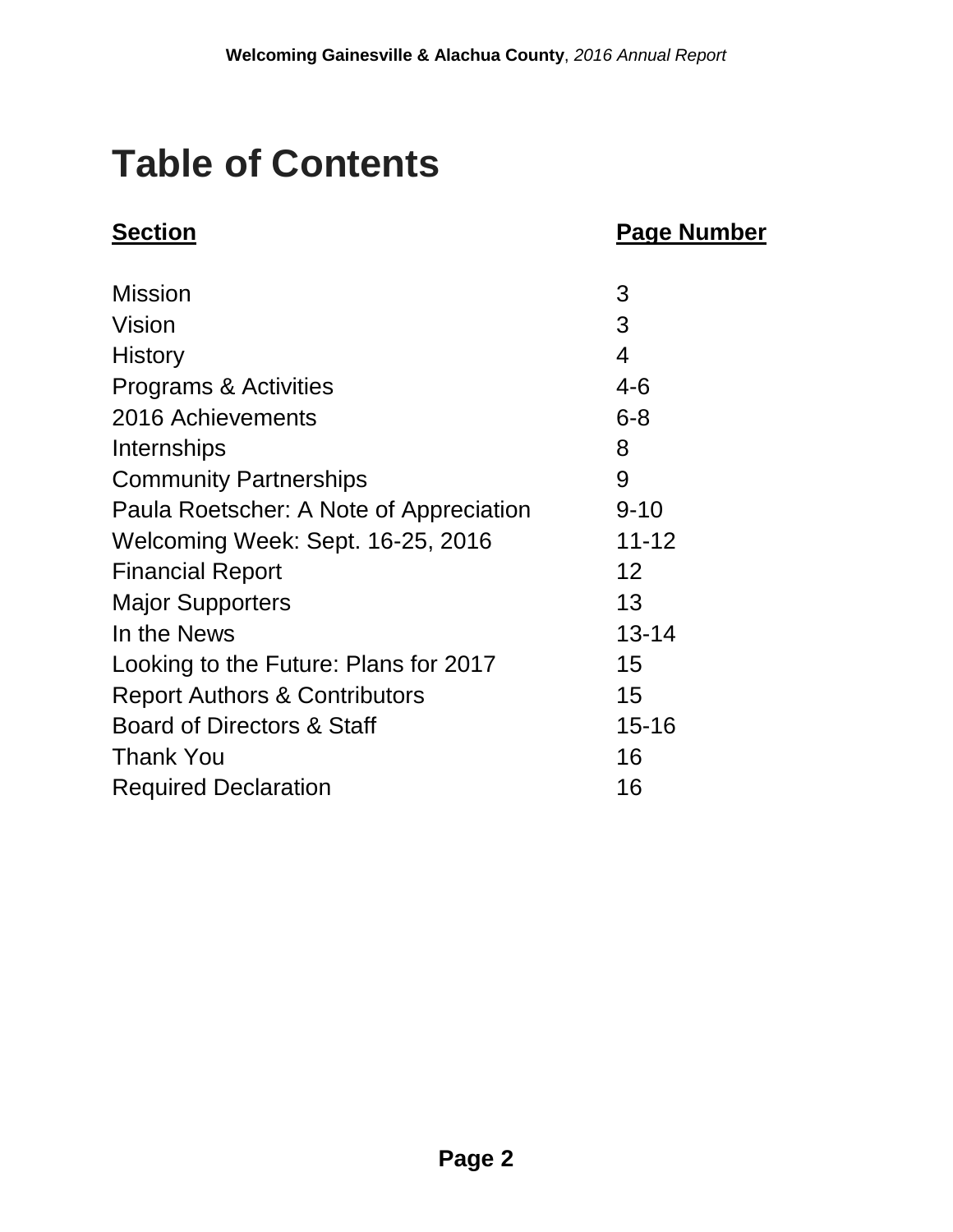# **Our Mission**

Welcoming Gainesville & Alachua County (WG&AC) is a 501(c)(3) Florida non-profit organization (see p. 16 for legally required declaration) dedicated to making Gainesville and Alachua County, Florida an inclusive community that welcomes immigrants, international students, and refugees, and celebrates diversity as a source of strength and innovation. WG&AC is a dues-paying member of the Welcoming America network.

We accomplish our mission by creating and promoting immigrant- and newcomer-friendly policies and activities, communicating welcoming principles, highlighting the benefits of inclusion among residents, and organizing a variety of programs, events, and services that unite individuals from various backgrounds.

# **Our Vision**

The vision for WG&AC's work is to support and partner with individual residents, local government representatives and offices, businesses, nonprofits, faith communities, institutions of higher learning, and other organizations that are working to create and maintain a climate that welcomes immigrants and supports their long-term integration into the community.

This vision is rooted in:

- 1. Overcoming prejudice;
- 2. Celebrating diversity; and
- 3. Assisting newcomers in becoming established in our community.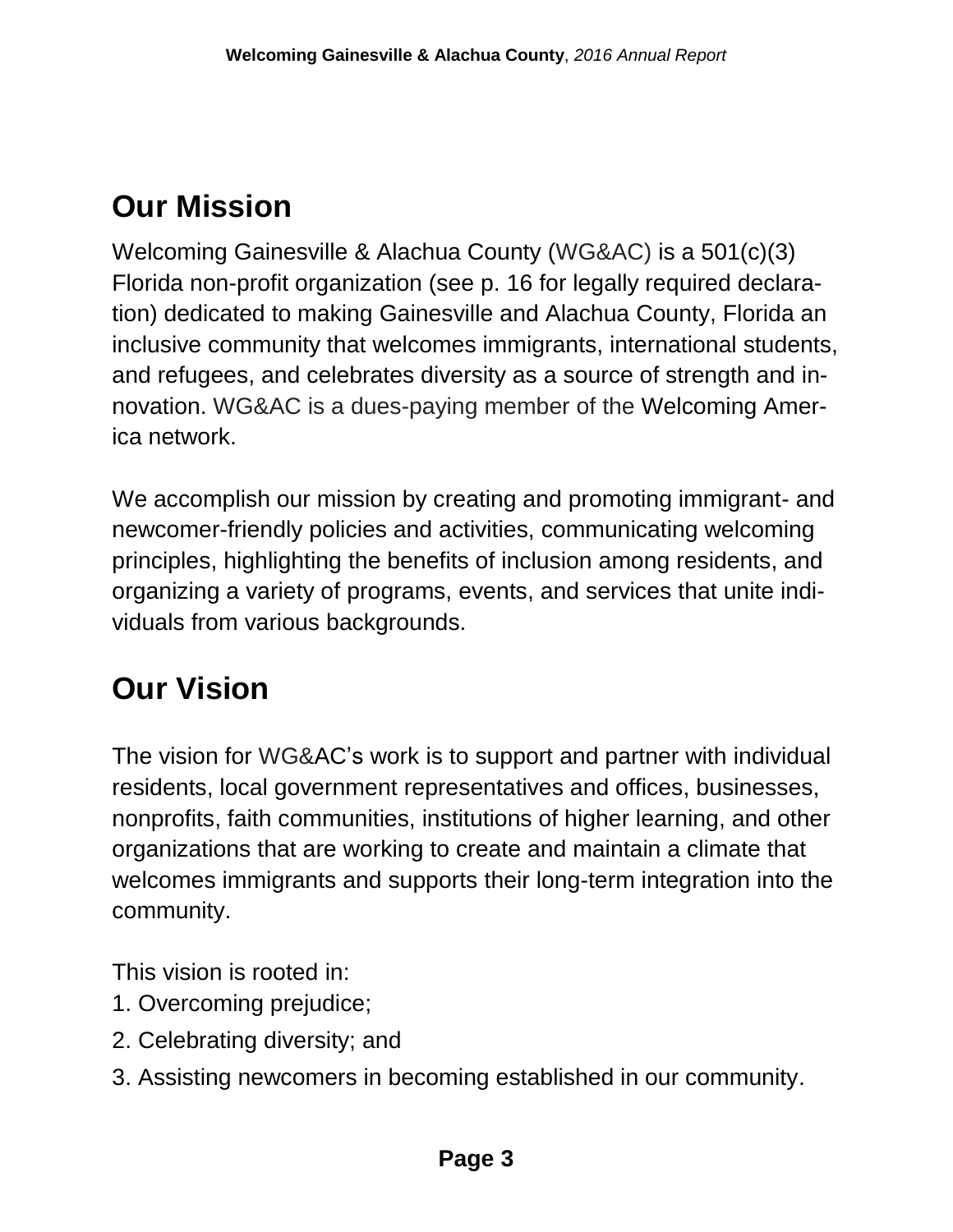# **History**

The roots for WG&AC were established in September, 2014, when local residents, faith communities, and advocacy groups established a movement to both embrace and welcome immigrants, refugees, and visitors to the Gainesville, Florida, region. WG&AC was incorporated as a nonprofit organization in December, 2015. In its first year, WG&AC grew quickly to include a variety of programs and activities that promote inclusivity and understanding among individuals of diverse backgrounds.

Several months of advocacy with city commissioners and working with the Recreation, Cultural Affairs and Public Works Committee culminated in March, 2016 with a unanimous Gainesville City Commission vote to make Gainesville the first "Welcoming City" in Florida. This linked Gainesville to 70 other U.S. cities and counties working to counteract prejudice and integrate newcomers socially and economically. In June, 2016, the Alachua County Commission took similar action, establishing Alachua County as a "Welcoming County" and authorizing WG&AC to develop programs and events for achieving this goal.

# **Programs & Activities**

In 2016, in addition to hosting speakers, film screenings, and other educational and community-building events, WG&AC established or partnered alongside the following programs in Alachua County:

**English Conversation Partners**: WG&AC began working with the University of Florida's English Language Institute and the Alachua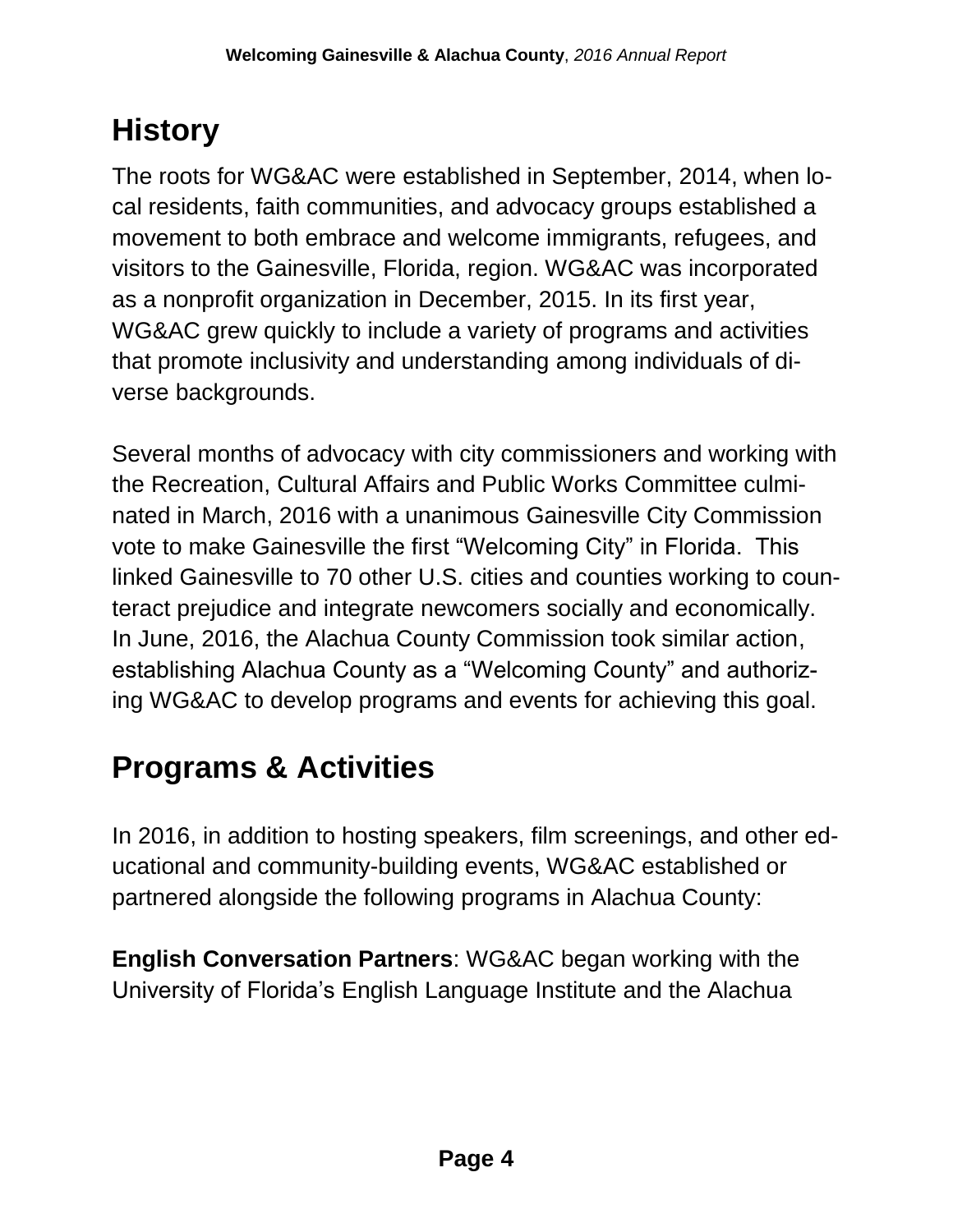County Library System to host an English language exchange pro-

gram. The program now includes nearly 50 participants who spend one or more hours each week in conversation, typically in a local coffee shop or library, with the goal of improving English-language



skills among non-native speakers. On average, 2-3 new volunteers sign up to participate each week.

**Video Guides**: WG&AC began the creation and distribution of free online video guides, complete with subtitles and visual aids, for those new to Gainesville and Alachua County. Once complete, these guides will inform immigrants, international students, and other newcomers on important day-to-day activities and information related to public transportation, finding suitable housing, family-friendly events, and recommended local businesses.

**Naturalization Ceremonies**: Each month, representatives from WG&AC attend naturalization ceremonies in federal court. Our presence demonstrates support for new citizens. We share information regarding essential services and programs that may facilitate their transition to their new country.

**Rural Women's Health Project**: WG&AC has partnered with the Rural Women's Health Project to create a guide of social and medical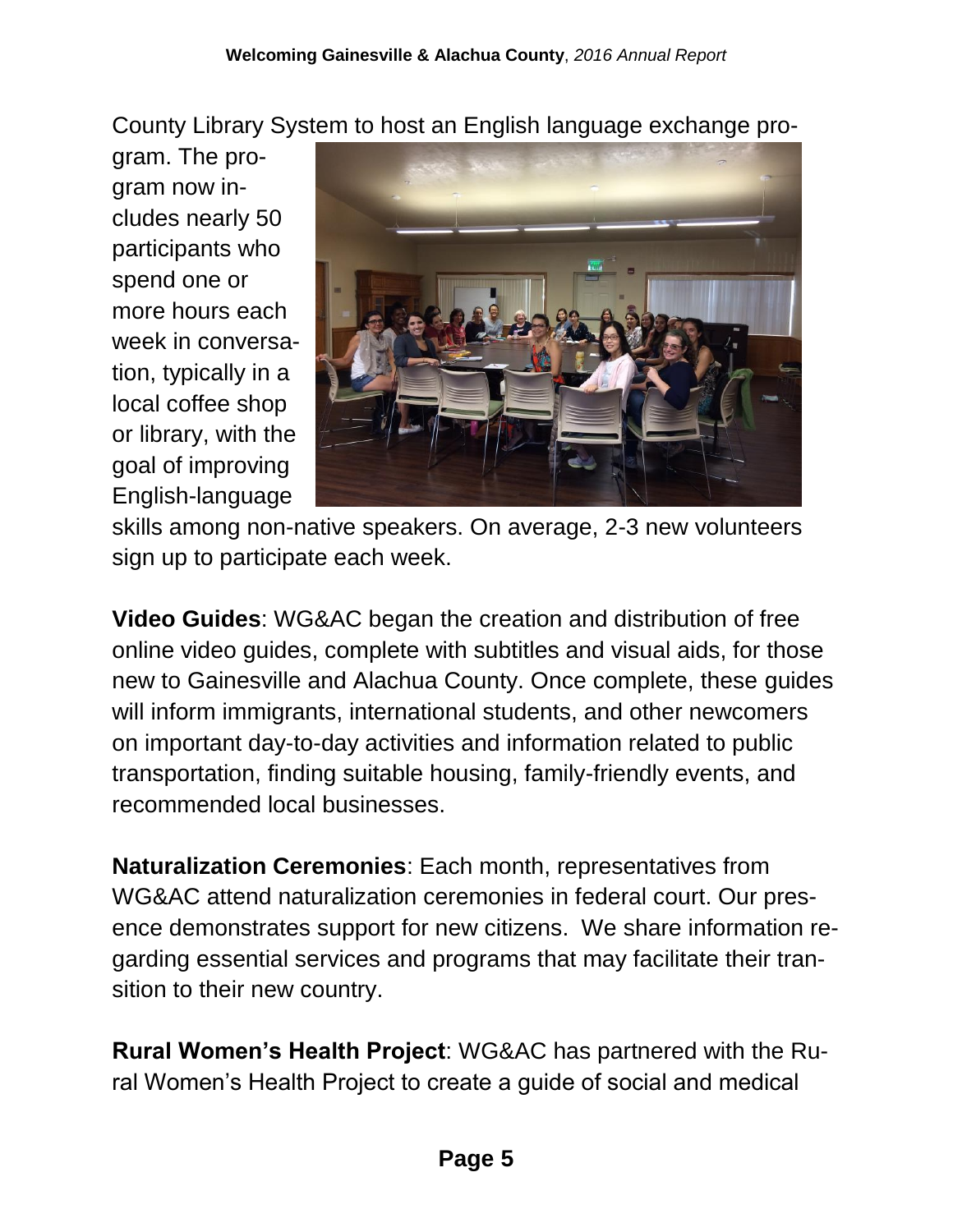services and immigrant-friendly businesses (including those that offer legal and tax services) within the Alachua County region.

# **Other Major 2016 Achievements**

In addition to the programs just summarized, WG&AC had multiple achievements in 2016. These events, programs, and partnerships served t further our mission in creating a more welcoming and inclusive community for all.

#### **1. Interfaith Donation Drive for Refugees in Florida, September**



**2016:** 15 faith communities collected donations of domestic goods and school supplies for refugee resettlement, in cooperation with Catholic Charities, Jacksonville. (Catholic Charities is the

nearest federally authorized refugee resettlement agency.)

- **2. Traveling Exhibit, "People on the Move", September/October 2016:** WG&AC organized a display of a traveling exhibit provided by the Mennonite Central Committee about challenges and misconceptions regarding immigrants and immigration at Oak Hall School, Santa Fe College, and the University of Florida.
- **3. Welcoming Week Proclamation, September 13, 2016:** A declaration was made by Gainesville Mayor Poe, County Commission Chair Hutchinson, and Welcoming America regional representative Daniel Valdez at City Hall. See more about Welcoming Week on p. 11.
- **4. 6th Conference on Immigration to the U.S. South, October 13 -15, 2016:** 2016 Executive Director Paula Roetscher was an invited panelist for "University Towns as Welcoming Cities" at this conference at the University of South Carolina.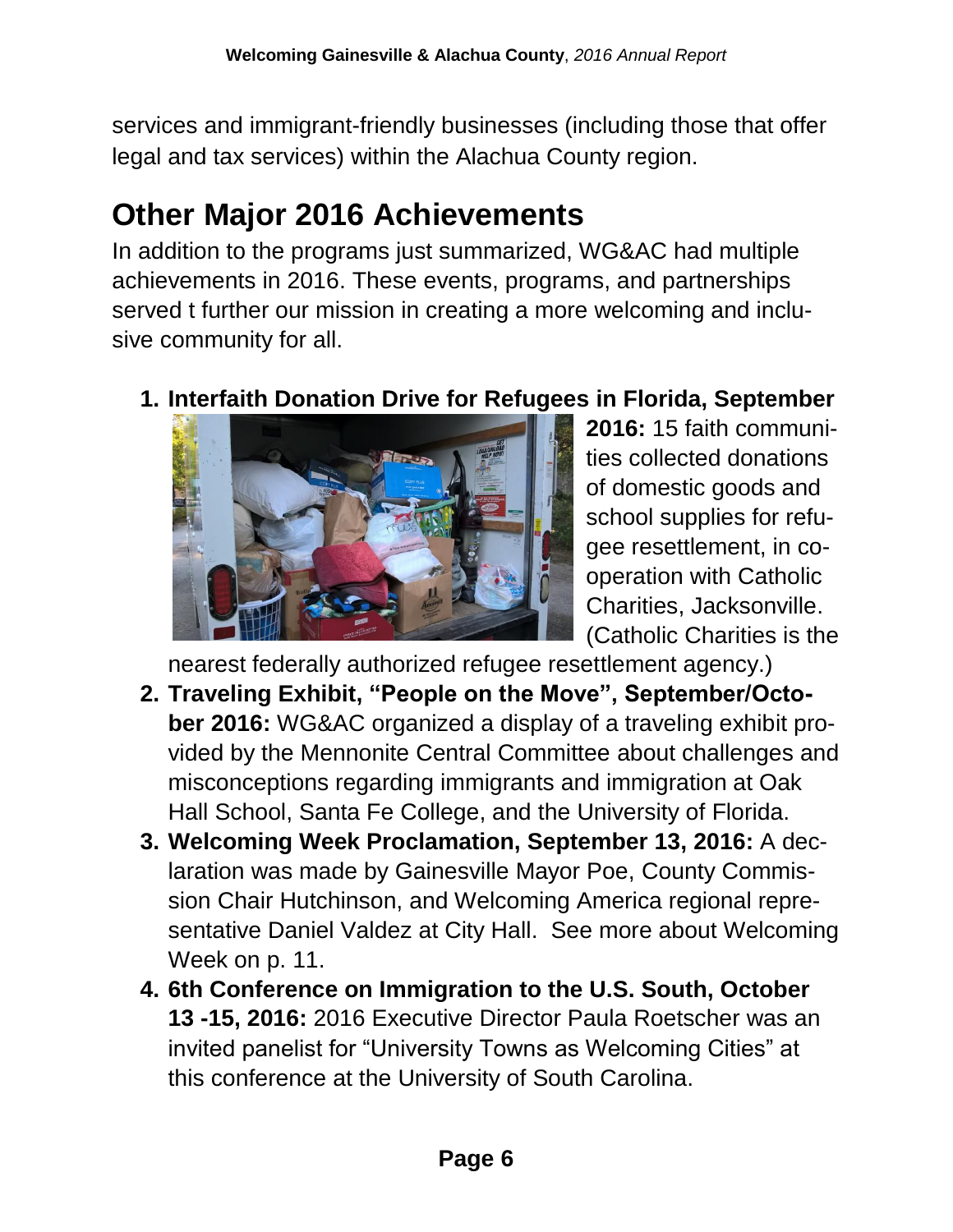- **5. Interfaith Bridge Builders, November 10, 2016:** An event cosponsored at Parkview Baptist Church focused on practical ways to connect across faiths and reduce and counteract Islamophobia.
- **6. Individual Presentations:** Paula Roetscher presented at eight other events, and she and Board President Richard MacMaster organized a "life-of-immigrants" series at Oak Hammock (Institute for Learning in Retirement).
- **7. Playback Theater Program**: Two workshops based in the playback theater medium connected long-time residents with newcomers to invite them to share their stories in an interactive format.
- **8. Essential Resources Guide:** Together with the Rural Women's Health Project, WG&AC began producing a bilingual (English and Spanish) resources guide that will identify immigrant-friendly businesses, service providers, attorneys, social service agencies, etc. We intend to distribute 1,000 copies upon completion.
- **9. Light in Darkness** December 6, 5 6:30 PM in support of immigrants and the Muslim community. A brief interfaith service in the



courtyard at Holy Trinity Episcopal Church was held followed by a candlelight rally at City Hall, including a statement by the Mayor reaffirming Gainesville as a Welcoming City whereineveryone of what-

ever race, religion, or national origin can be secure and achieve their full potential.

**10. Movie Screening and Discussion, December 7, 2016, Pugh Hall (UF Campus):** A discussion of causes and effects of the international refugee crisis was coupled with screening of "Le Havre," a movie about African immigrants in France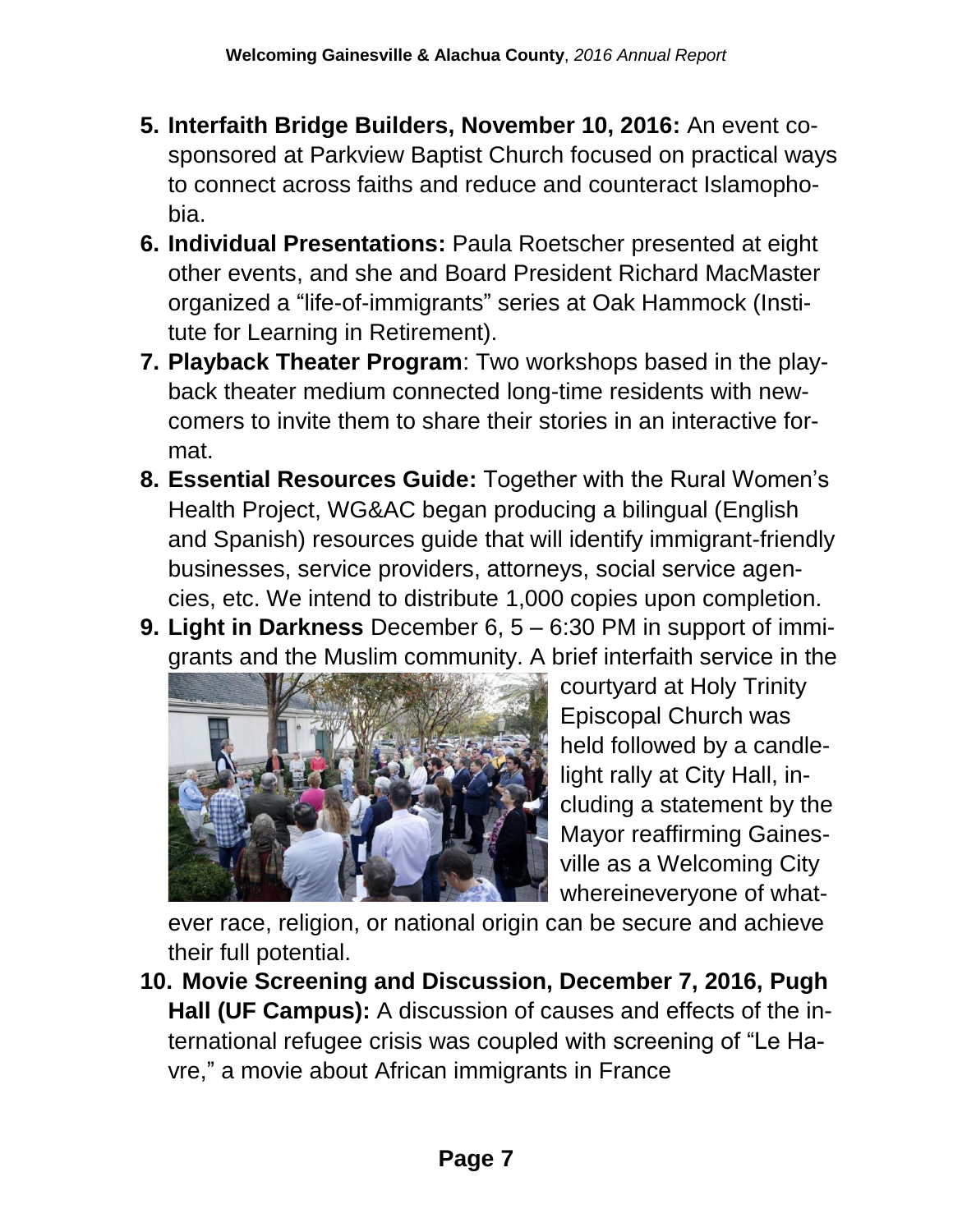**11. Museum Night at the Harn Museum of Art, December 8, 2016:** WG&AC participated in an evening highlighting migration,

diversity, displacement, and shared global humanity, which included a discussion about how to assist refugees in Florida. A map showing national origins of a few participants was a powerful symbol of our work.



# **Internships**

WG&AC was fortunate to have the support of University of Florida interns during both spring and fall semesters in 2016. We are very appreciative of the efforts described below by Catherine and Tate to help improve access to services for newcomers in Gainesville.

- Tate Quiñones: Tate ran our English Partner Program throughout 2016 and helped to expand it from just a few volunteers to more than 50 English partners. As coordinator of this program, Tate managed schedules, volunteer applications, and the matching of English speakers with non-native speakers. Tate laid the groundwork for one of our most successful programs to date.
- **Catherine Merkley**: In fall 2016, Kate assisted WG&AC in establishing our video guides program. She helped to create our videos for newcomers related to purchasing a bicycle and/or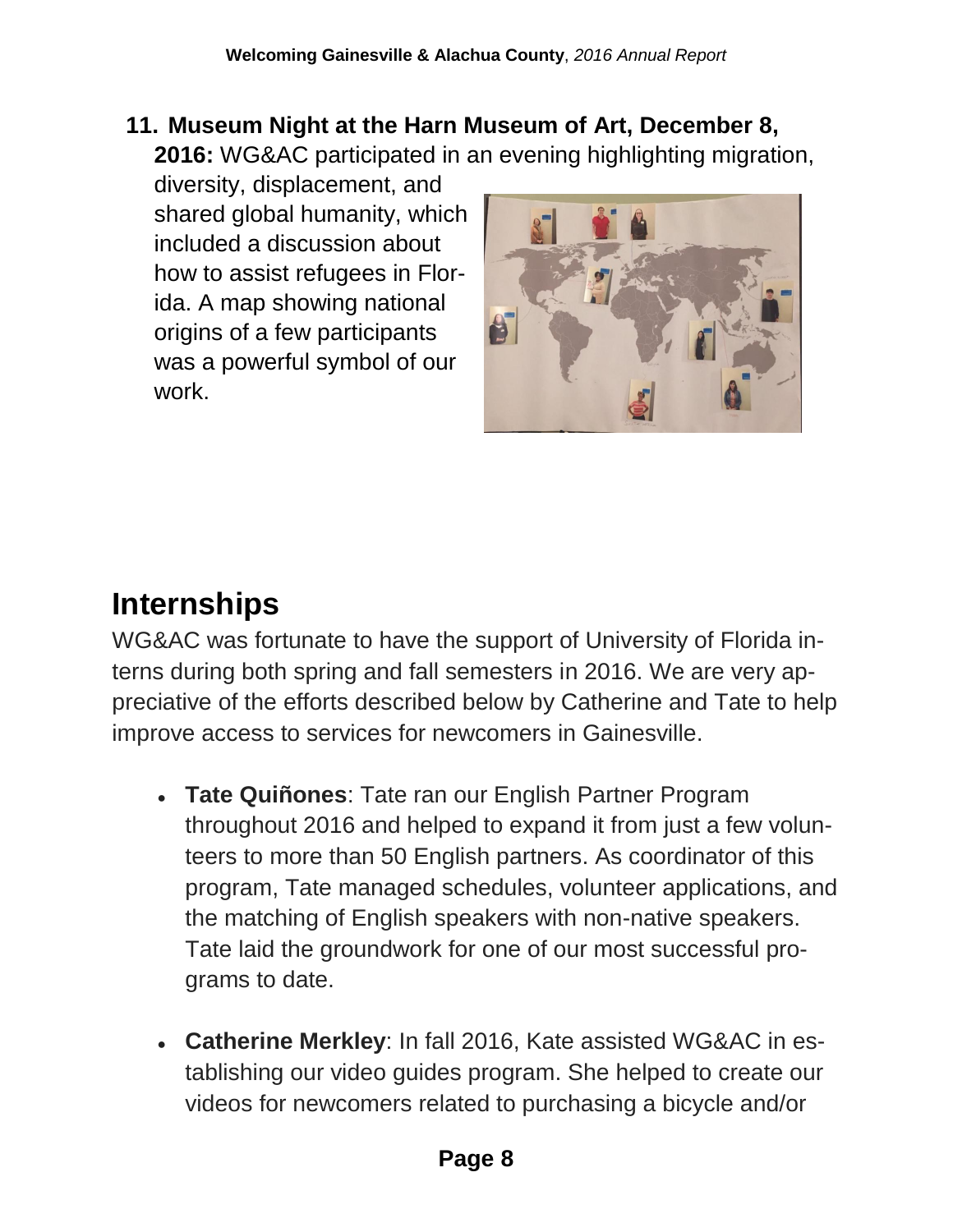car, finding housing, and identifying affordable shopping locations around the City of Gainesville.

# **Community Partnerships**

In addition to our partners listed above (Rural Women's Health Project, Alachua County Library System, University of Florida's English Language Institute), WG&AC also partnered with the following community businesses and organizations during 2016:

**Cobbler's Corner:** Provided by the Florida Community Design Center (FCDC), we utilized this shared meeting and workspace for Board meetings and staff and intern work between August and December 2016. FCDC Executive Director Randy Wells also serves on the board of WG&AC.

**Emmanuel Mennonite Meeting House**: We have used the Emmanuel Mennonite Meeting House for Board meetings and special events since our first months in operation. We are particularly grateful to Eve MacMaster, Meeting House pastor, for allowing us to use the space. Eve is married to WG&AC Board President Richard MacMaster.

# **Paula Roetscher: A Note of Appreciation**

As WG&AC's Executive Director from 2015-2016, Paula Roetscher was integral in making Gainesville the first "Welcoming City" in Florida. Paula had a major role in presenting this project to the Gainesville City Commission and the people of Gainesville and in shaping the vision of Welcoming Gainesville, Inc.

Paula interned with Gainesville Interfaith Alliance for Immigrant Justice in Spring 2015 and planned an immigration conference that September. It brought together various groups working with farmworkers to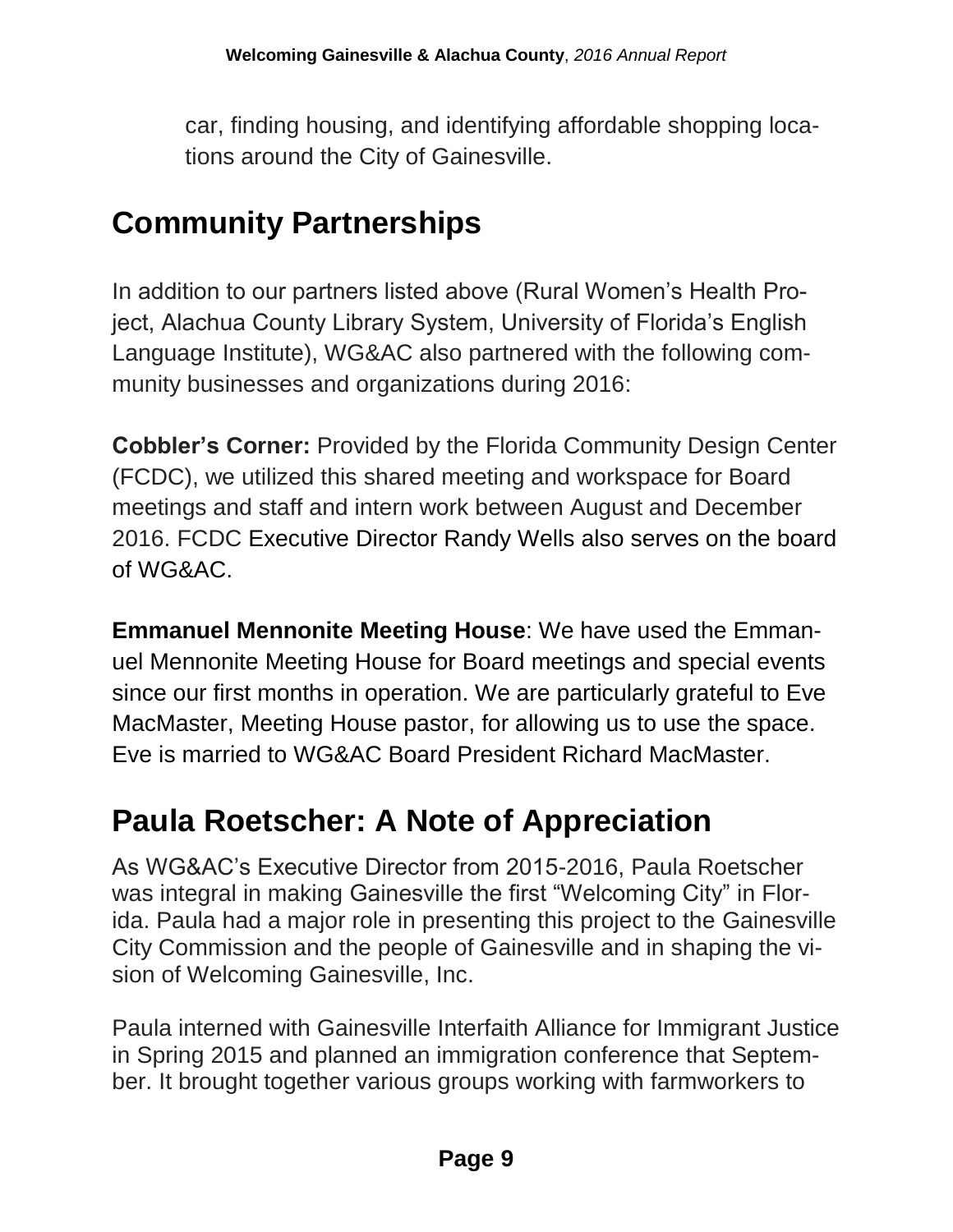improve their situation. She demonstrated a high degree of competency and commitment, impressing many members of what would become the WG&AC Board of Directors.

During the summer of 2015, Paula returned home to Buttstadt, Thuringia, Germany, where she worked with Syrian, Somali, and Eritrean refugees. Her plan had been to study in Amman, Jordan for her final University of Florida semester, concentrating on her Arabic minor. Instead, she returned to Gainesville that fall for her senior year. Then, rather than enroll in graduate school in Germany, she decided take up the challenge of guiding WG&AC through its first year. Her focus was on creation of programs that could be turned over to volunteers.

As Executive Director, Paula began speaking to civic and church groups in October 2015 and made her first presentation to a City Commission committee in November. She worked with an interfaith clergy group on a public event in December and dedicated countless hours to planning and organizing a community forum on Islamophobia and diversity in January 2016. She made the case for Welcoming City at the meeting of the City Commission on February 18, 2016.

Paula brought fresh ideas for a diverse array of programs and projects, shaping the vision of what a welcoming city can be and do, and enlisting new groups and volunteers to help make it a reality. She laid a firm foundation for WG&AC to continue growing and providing services to both Gainesville and Alachua County.

In the face of fiscal exigency, the Board accepted her resignation in December 2016, but we remain inspired by her commitment and passion for advocacy and outreach work.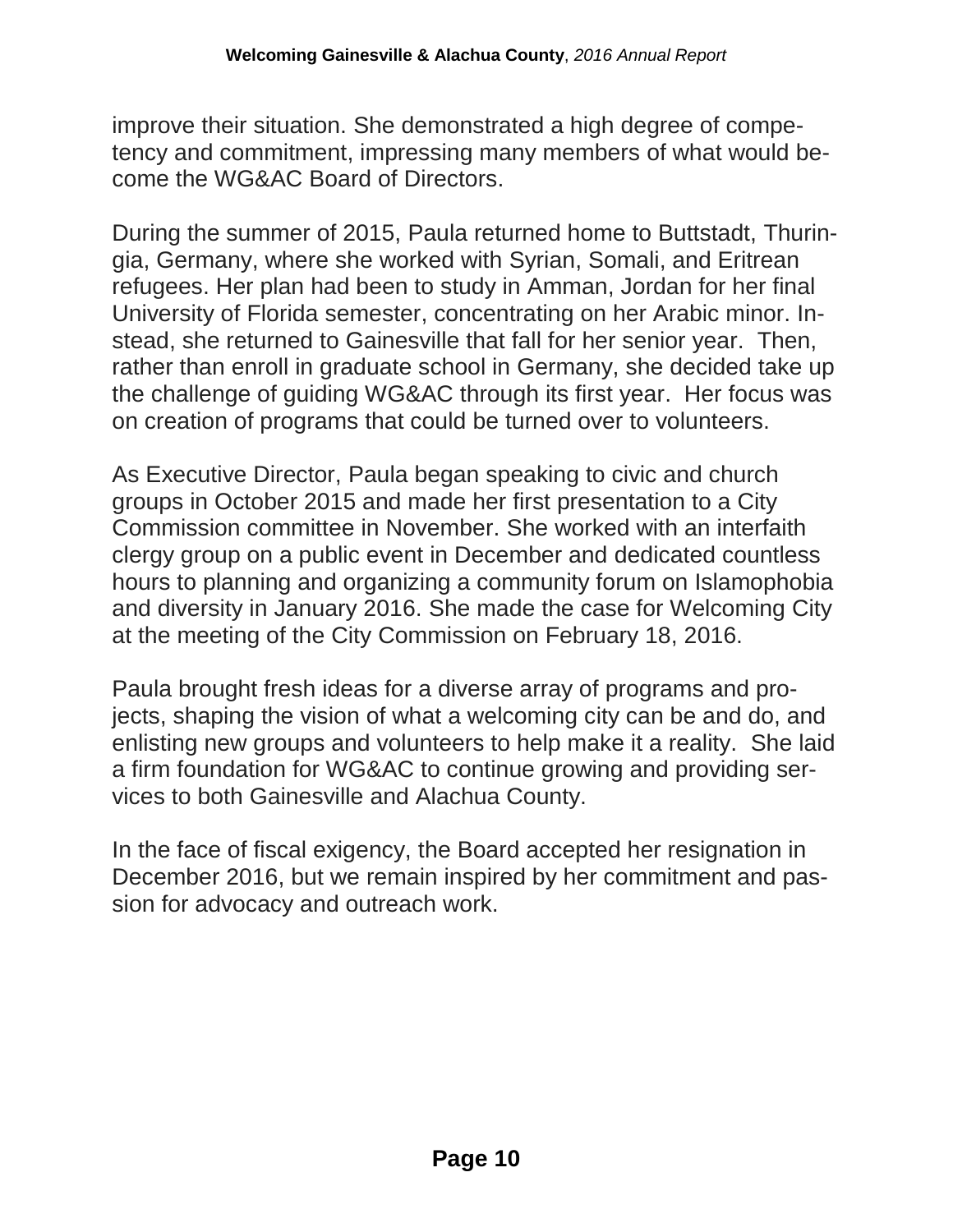#### **Welcoming Week: Sept. 16-25, 2016**



From September 16-25, 2016, WG&AC held several events in the Gainesville community in conjunction with national Welcoming Week. It is sponsored by Welcoming America, WG&AC's parent national organization. One of our largest annual events, Welcoming Week offers the opportunity to celebrate the contributions that immigrants, refugees, new Americans, and foreign-born residents make each day to our community. It provides the opportunity to celebrate our diverse community, raise awareness about the challenges foreign-born residents face, and cultivate greater compassion and understanding for those who need our support. Last year's week included the following events:

**Traveling Exhibit "People on the Move," Sept. 14 – Oct. 10**: Comprised of 12 panels that inform about worldwide migration, including economic migration, displaced peoples, refugees, and the challenges they face, the exhibit provided guests with a better understanding of this highly charged topic and provided ideas for ways to become involved with and advocate on behalf of immigrants and refugees.

**Welcoming Week Celebration, Sept. 22, City Hall Plaza**: On September 22, Mayor Lauren Poe proclaimed the period of September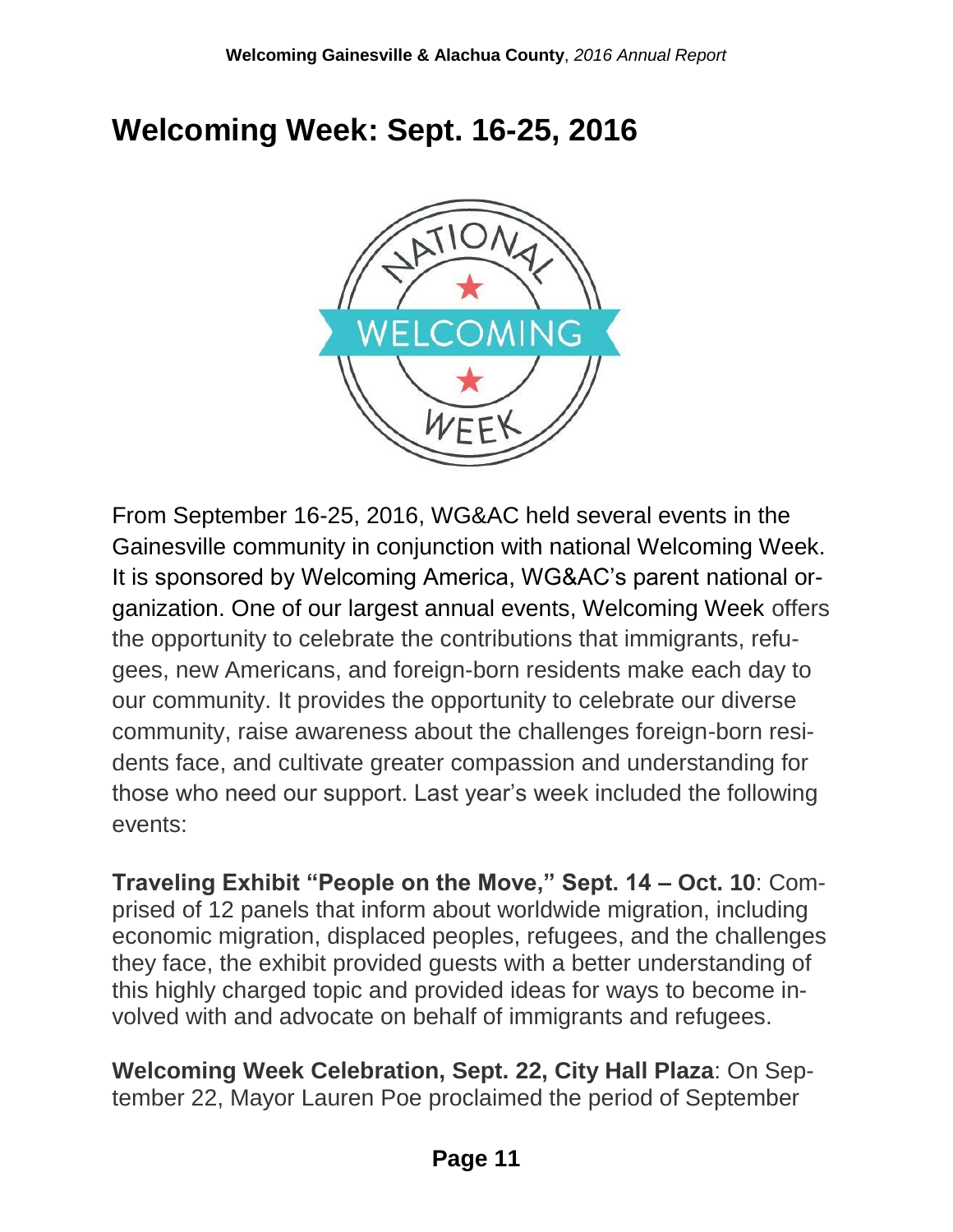16–25 Welcoming Week in Gainesville. We celebrated our membership in the Welcoming America network and our work to set an example for all of Florida and other communities around the United States.

**Interfaith Donation Drive for Refugees in Florida, Sept. 25**: Different faith communities in Gainesville collected basic needs items in high demand by refugees who are new to Florida.

For 2017, Welcoming Week will be 15 – 24 Sept.

#### **Summary Financial Report**

| <u>Income</u>               |                        |  |
|-----------------------------|------------------------|--|
| Individual donations        | \$5,043.96             |  |
| Organizational donations    | \$9,600.00             |  |
| Misc. other                 | \$100.00               |  |
| Grant                       | \$<br>900.00           |  |
| Loans                       | <u>\$2,824.00</u>      |  |
|                             | \$18,467.96            |  |
| <u>Expenditure</u>          |                        |  |
| Fees (Bank, Federal, State) | \$1,143.32             |  |
| Salary                      | \$11,766.00            |  |
| Fringes & benefits          | \$<br>1,828.84         |  |
| Events                      | \$<br>513.94           |  |
| <b>Miscellaneous</b>        | \$<br>228.07           |  |
| Postage                     | $\mathbb{S}$<br>61.10  |  |
| <b>Supplies</b>             | \$<br>54.56            |  |
| Travel                      | \$2,437.01             |  |
| <b>Web Presence</b>         | \$<br>71.88            |  |
| <b>Welcoming America</b>    | $\frac{1}{2}$<br>50.00 |  |
|                             | \$18,154.72            |  |
| End-of-Year Balance         | \$<br>313.24           |  |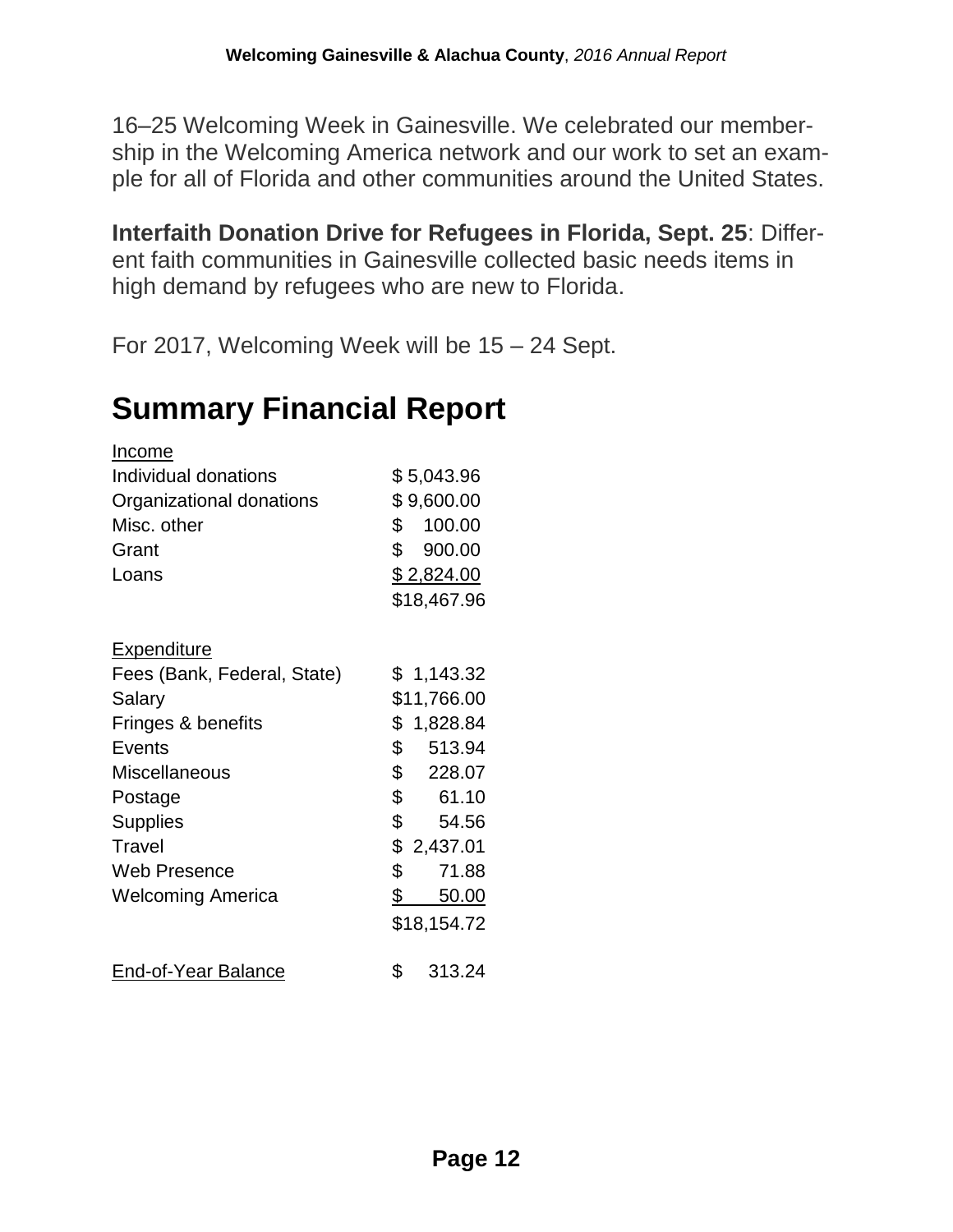#### **Major Supporters**

We thank the following organizations for their support in 2016: Altrusa Club Covenant Presbyterian Church Gainesville Area Chamber of Commerce Gainesville Rotary Club Catholic Charities Refugee Resettlement Emmanuel Mennonite Church Jean Chalmers Real Estate Khadija Foundation Miller Real Estate Pamphalon Foundation St. Elizabeth's Guild of Holy Trinity Episcopal Church Sister City Program of Gainesville Unitarian Universalist Fellowship of Gainesville United Church of Gainesville Westminster Presbyterian Church We also are grateful to the many individuals who contributed.

#### **In the News**

We are grateful to the following Gainesville-area news outlets for highlighting our work during 2016:

**TV-20 piece about WG&AC Open House on August 7, 2016:** *http://www.wcjb.com/local-news/2016/08/welcoming-gainesville-helpsforeigners*

#### *Gainesville Sun* **article about WG&AC's Open House on August 7, 2016:**

*"City, county join Welcoming America to foster inclusion for new residents" (http://www.gainesville.com/news/20160807/city-county-joinwelcoming-america-to-foster-inclusion-for-new-residents)*

*Independent Florida Alligator* **article regarding our English Partner Program:**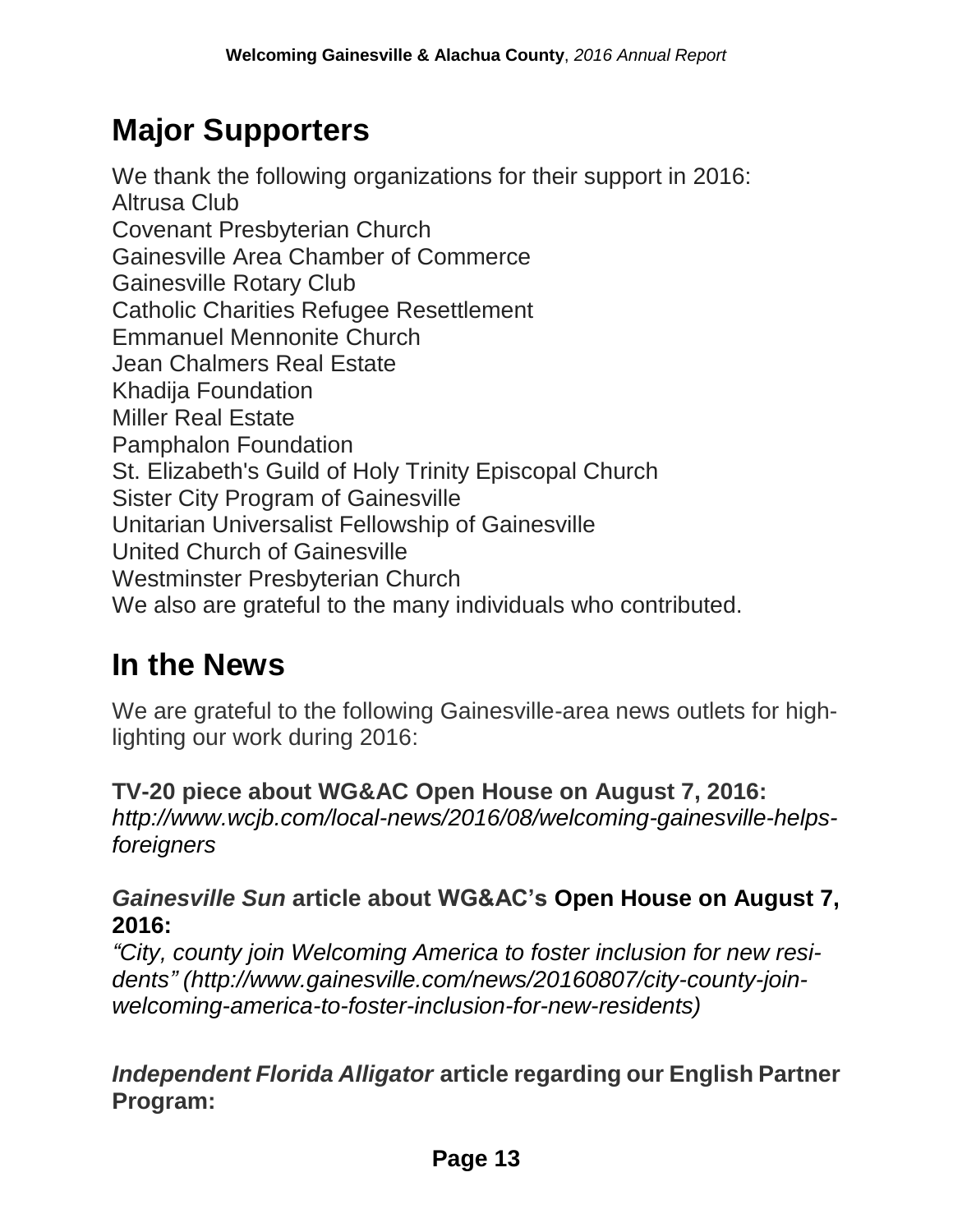*"Welcoming Gainesville to offer English classes for international students" (http://www.alligator.org/news/local/article\_5577fd5c-68e2- 11e6-878f-d3060805ef3c.html)*

#### *Gainesville Sun* **editorial from August 2016:**

*"A shifting tone on immigration" (http://www.gainesville.com/opinion/20160828/editorial-shifting-tone-on-immigration)*

#### *Gainesville Sun* **editorial September 2016:**

*"Immigrants are indispensable in Gainesville" (*http://www.gainesville.com/opinion/20160911/richard-macmaster-and-paula-roetscherimmigrants-are-indispensable-in-gainesville)

#### **CBS 4 and WUFT coverage of Welcoming Week Proclamation on September 22, 2016:**

*"Gainesville celebrates first 'Welcoming Week'" (http://www.wuft.org/news/2016/09/23/welcoming-week-in-gainesvillehighlights-citys-effort-to-help-immigrants/)*

*"Welcoming Week in Gainesville Highlights City's Effort to Help Immigrants" (http://mycbs4.com/news/local/gainesville-celebrates-first-welcoming-week)*

#### *Gainesville Sun* **article about WG&AC's Interfaith Service called "Light in Darkness" on December 6, 2016:**

*"Candle-lighting proclaims Gainesville a Welcoming City" (http://www.gainesville.com/news/20161206/candle-lighting-proclaims-gainesville-welcoming-city)*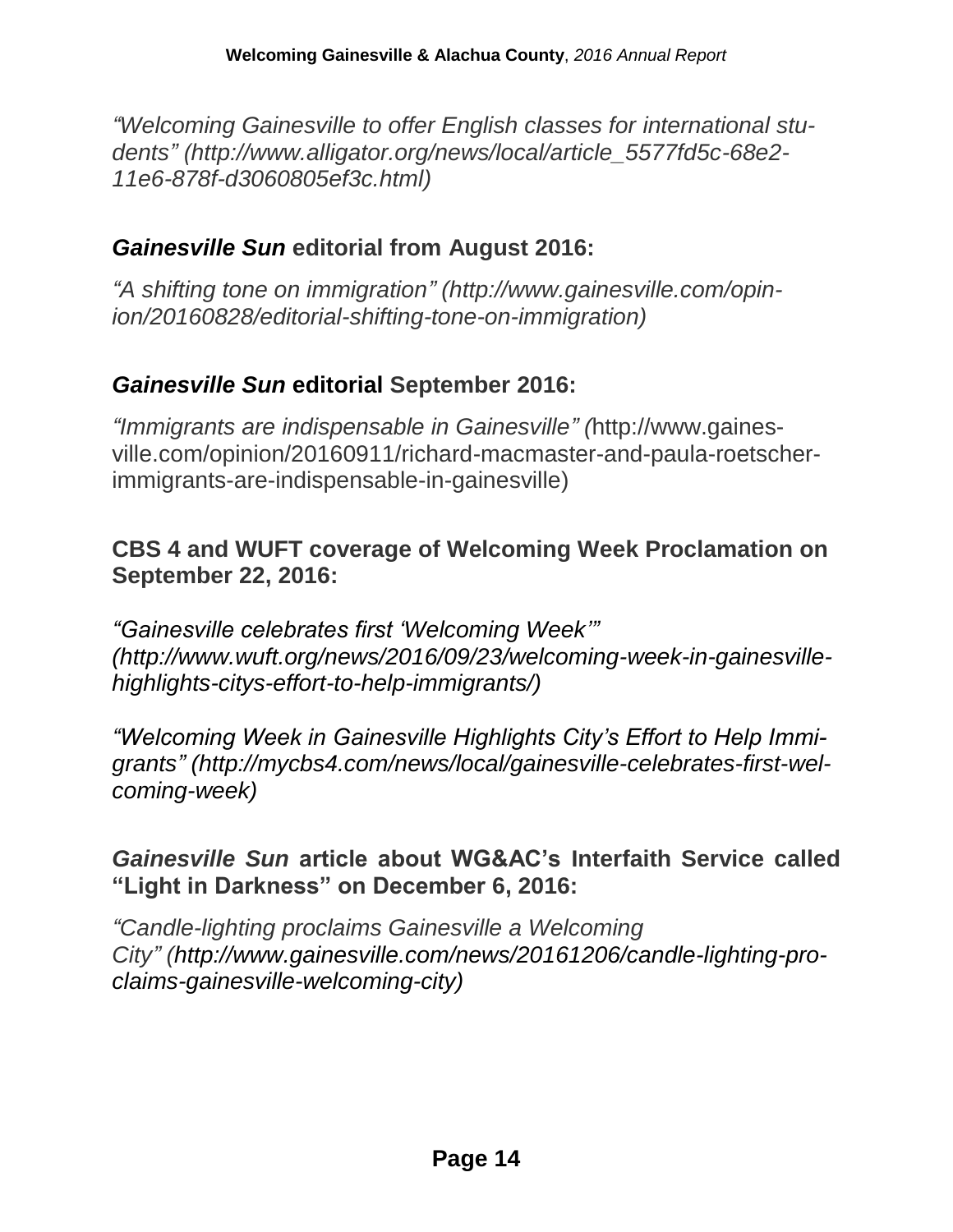#### **Looking to the Future: Plans for 2017**

The size and scope of WG&AC's startup year illustrate our biggest challenge for 2017: fundraising. In 2016, we realized that the need for WG&AC's work was far greater than our current revenue. We took on various projects to do everything that came our way – and largely succeeded. But doing so had a cost. Now, more than ever, we face the need for sustainable fundraising plans to continue long-term, high-impact operations. Due to funding issues, we were unable to support a full-time Executive Director for the 2017 year. However, while we need staff support, it is clear that the highest priority is a part-time program coordinator who could provide the support needed for our volunteer programs and activities to continue functioning successfully, while remaining financially sound.

#### **Report Authors & Contributors**

Paula Roetscher, Executive Director (2015-2016) Richard MacMaster, Board President Randy Wells, Board Member Sam Trickey, Board Member Liz Getman, Volunteer

#### **Board of Directors & Staff**

Paula Roetscher, Executive Director (2015-2016) Richard MacMaster, President Sam Trickey, Secretary Randy Wells, Treasurer Andy Bachman Milford Griner Dan Johnson David Kaiman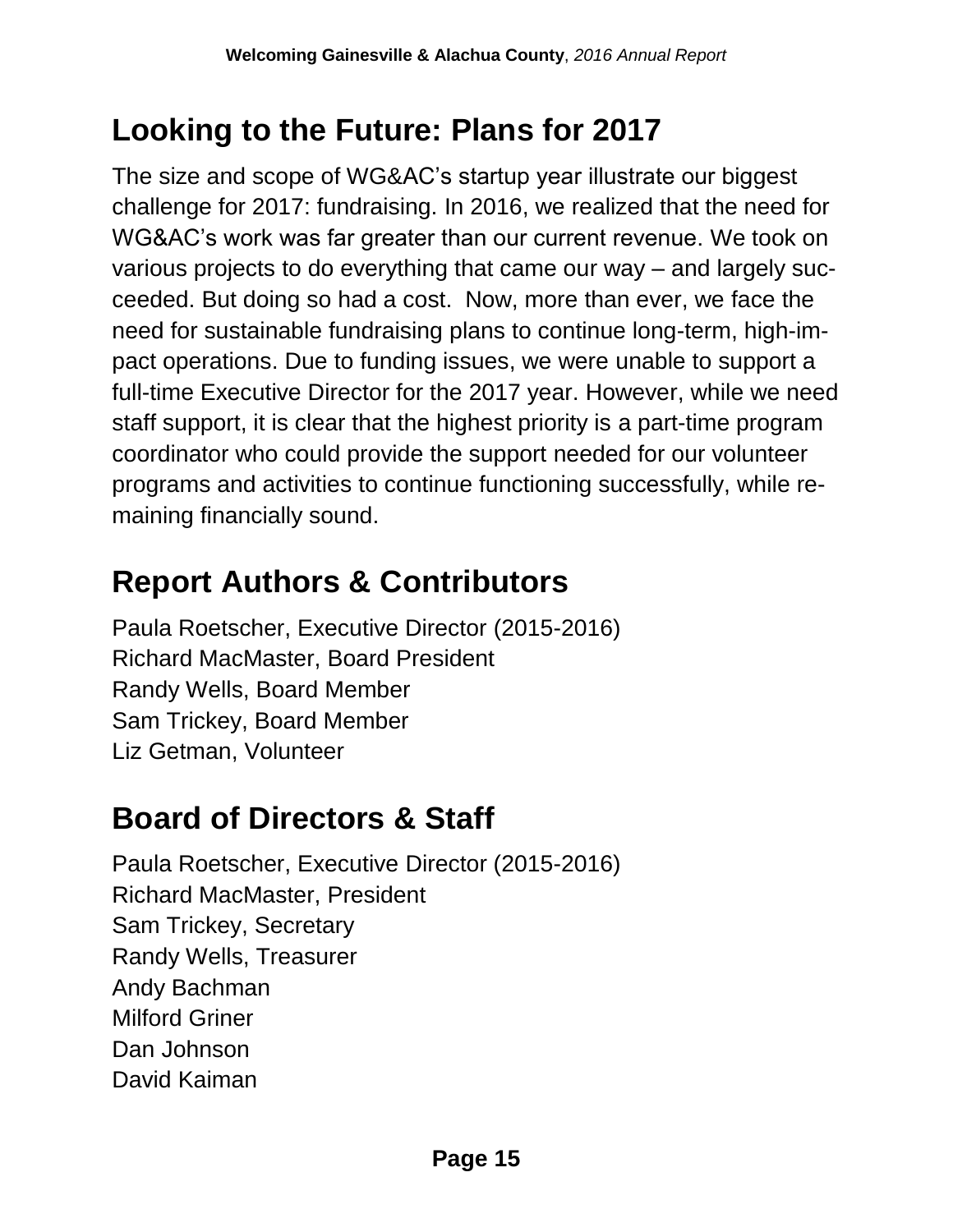Steve Kalishman Aqueela Khuddus Paul Parker Marihelen Wheeler Diana Moreno Liz Getman

## **Thank You**

The volunteers and Board of Welcoming Gainesville & Alachua County thank the community for helping make 2016 a successful first year of operation. We are excited to see how we can grow and what we can accomplish together over the coming years.

#### **REQUIRED DECLARATION:**

Welcoming Gainesville, Inc., d/b/a Welcoming Gainesville and Alachua County, is a Florida nonprofit 501(c)(3) corporation, Florida registration number CH47514. A copy of the official registration and financial information may be obtained from the Division of Consumer Services by calling toll-free within the state. Registration does not imply endorsement, approval, or recommendation by the State.